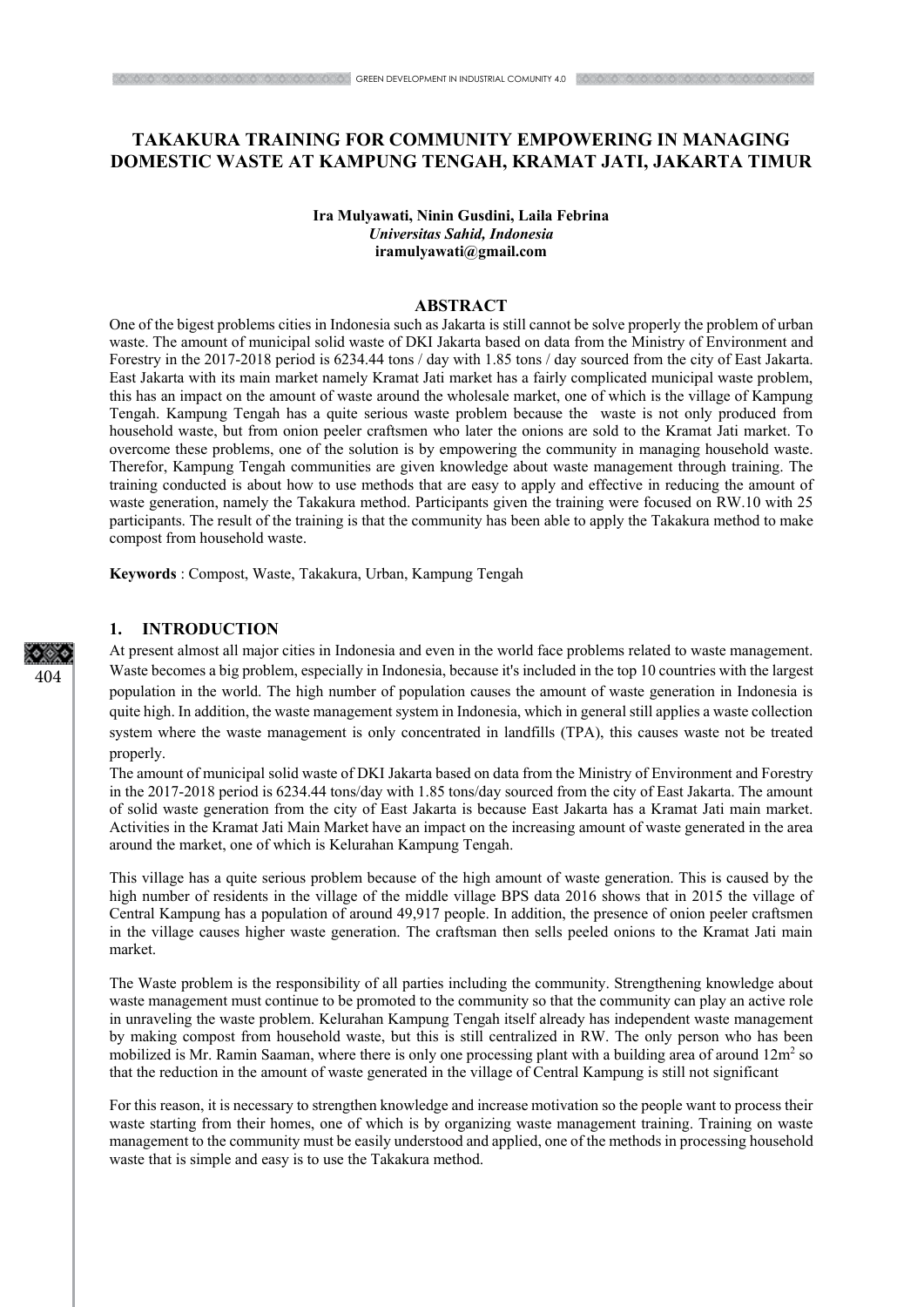## **2. METHODS**

The method used in this training is the provision of modules, tools , and materials. Modules that contain procedures for waste management using the Takakura method are explained first to the community and then given to each participant. Tools and materials such as takakura baskets, rice husks, knives, cardboard as a cover for takakura baskets, shovels and compost as a starter was given to each RT representative to then do a compost simulation using the garbage that participants had brought from their homes.

## **3. RESULTS AND DISCUSSION**

#### *Results*

The village of Kampung Tengah already has household waste processing into compost located at RT.06 RW. 10 with the driving force is Mr. Ramin Saaman. However, waste management has not had a significant impact on reducing waste in the village of Kampung Tengah. In addition, the lack of participation of the middle village community to process their household waste makes the problem of garbage in the village of Kampung Tengah not yet handled properly. For this reason, the purpose of this training is to provide knowledge to the community so that they can process their household waste and increase the community's role in dealing with environmental waste issues, especially in RW.10, Kampung Tengah Village so that the environment becomes clean, healthy and free of rubbish.

In this training, the guest speaker was Laila Febrina S.T., M.T. The daily activities of Ibu Laila are as a lecturer majoring in Environmental Engineering, Faculty of Engineering, Sahid University, Jakarta.

Processing of household organic waste such as rice, vegetables, and other organic waste into compost using the Takakura method was initiated by Japanese researcher Koji Takakura and was first implemented in Surabaya in 2004. The advantage of this method is that it does not cause odor, does not take up much time in processing. and the results can be directly utilized besides the most important for the treatment of urban waste is this method does not require a large area and capacity in accordance with the volume of organic waste that is disposed of daily by households. Materials and tools needed to implement this method can be seen in table 1.1

| Table 1. Takakura method materials and tools<br><b>Materials and tools</b> |                            |                                    |
|----------------------------------------------------------------------------|----------------------------|------------------------------------|
|                                                                            |                            |                                    |
| $\bullet$                                                                  | Compost                    | Hollow basket and lid<br>$\bullet$ |
| $\bullet$                                                                  | Shovel / Stirrer           |                                    |
| $\bullet$                                                                  | Knife / Machete            |                                    |
| $\bullet$                                                                  | Two pieces of Husk Pillows |                                    |

The arrangement of the takakura basket, you can see in Picture 1 below.



Picture 1. Takakura method basket arrangement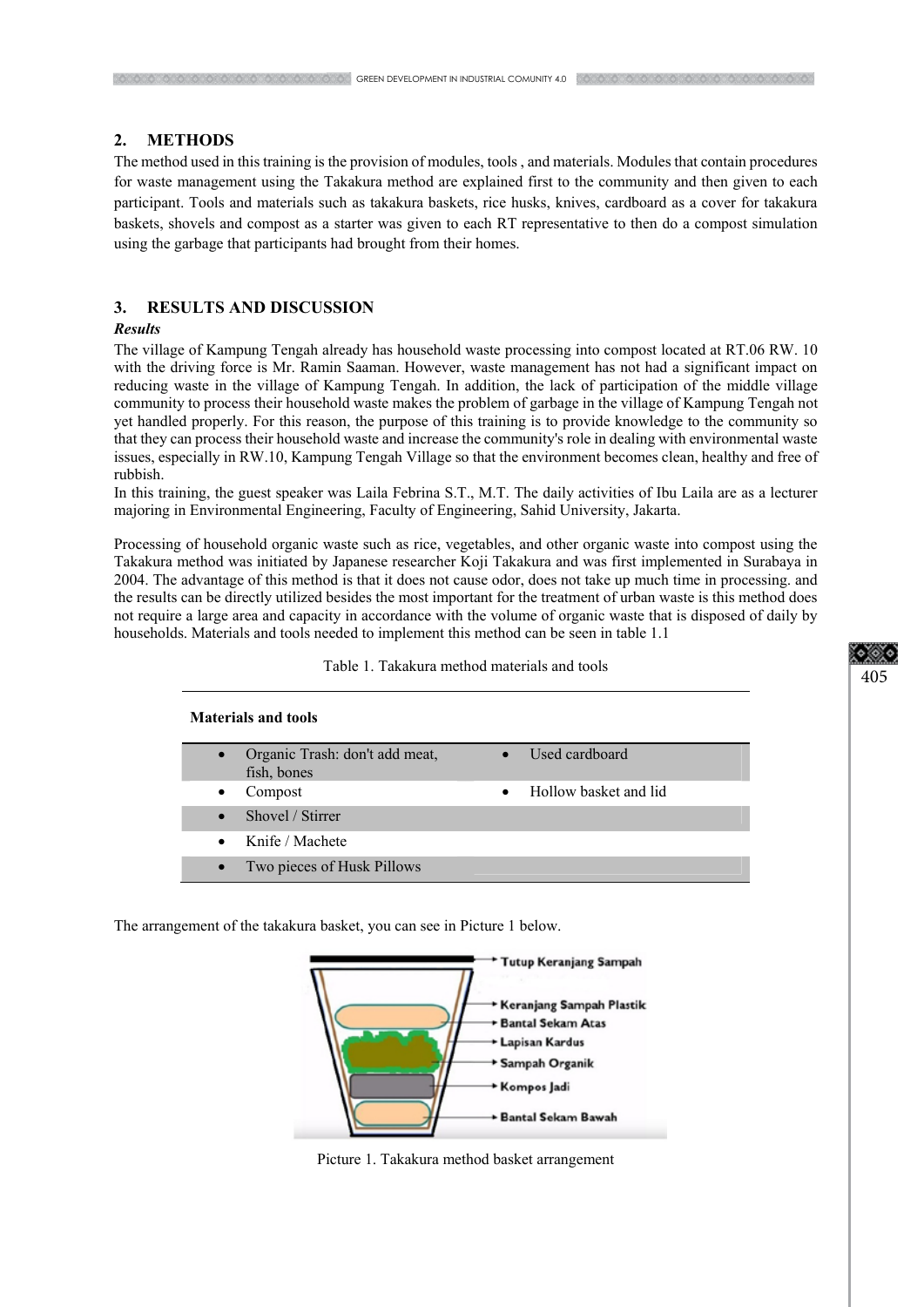The work steps for making fertilizer using the Takakura method can be seen more clearly in Picture 2 below.

There are several activities carried out in this training, the first is the stage of providing education and practice carried out on Thursday 1 November 2018 and the second is the evaluation phase. The first stage begins with the distribution of the Takakura method work step module followed by an explanation from the resource person Picture 2, then the practice of making compost by the participants is guided by the resource person Picture 3. Baskets that have been filled with organic waste fertilizer are carried by representatives of each RT to then be stored in a shady place and has good air circulation so that the waste can be a good compost fertilizer. The second stage is the evaluation phase, the activity carried out is an interview with some participants who took part in the training to find out the benefits they felt after attending the training, the next evaluation activity was carried out on November 15, 2018. This activity saw the results of compost made by the participants whether the garbage has become mature compost and can be used by the community



406

Picture 2. Takura method work steps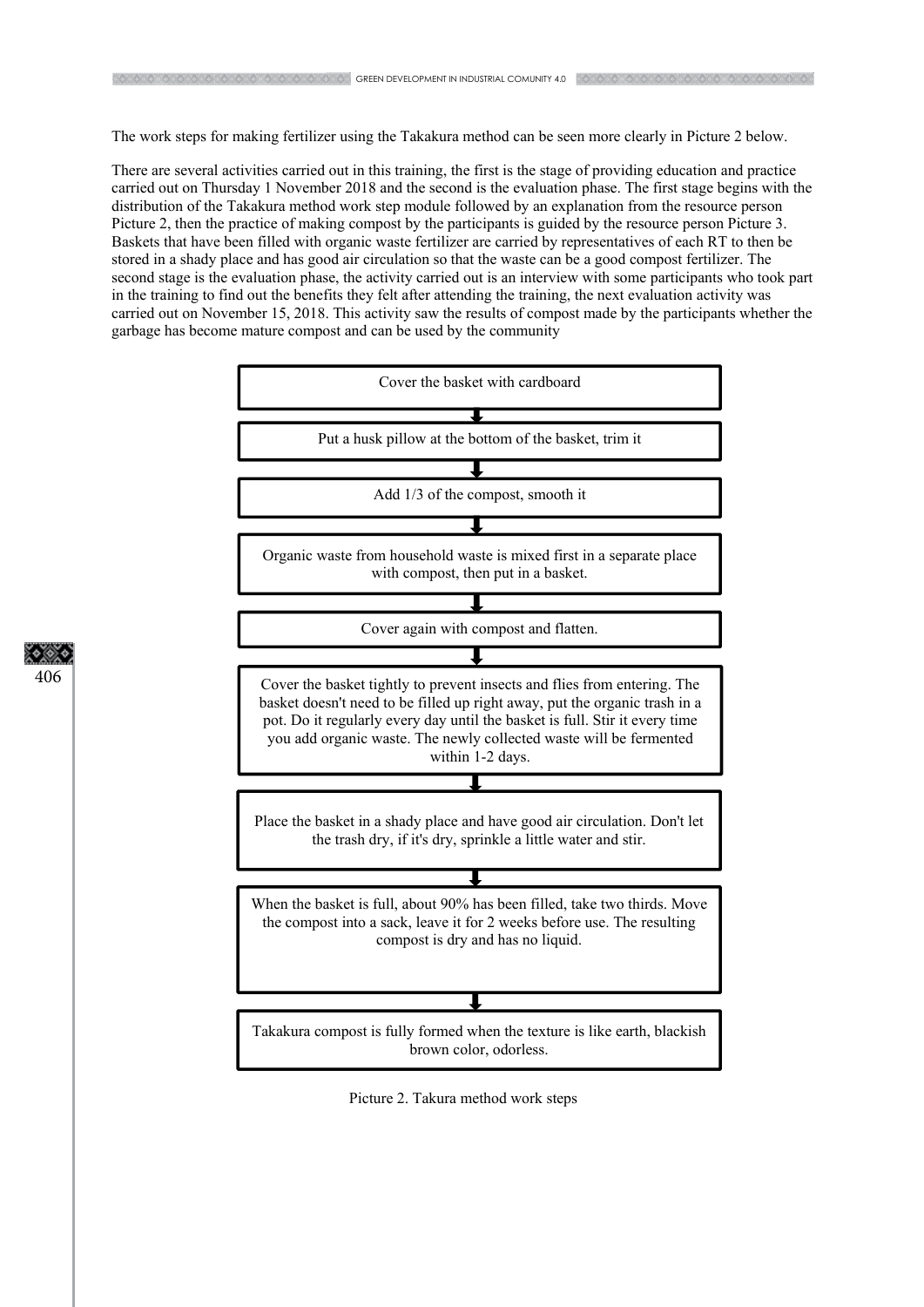

Picture 3. Explanation of the takakura method by the speaker



Picture 4. The practice of composting by the participants

The results of this training can be seen at the evaluation stage, where the interview stage conducted interviews with several participants who took part in the training to find out the benefits they felt Picture 4. The result is that they have gained new knowledge on waste management that is easily implemented at the household scale thereby increasing their interest in being able to process their household organic waste. Besides that, from the results of the review two weeks after the community participated in the training, it was found that in all takakura baskets that were given household organic waste into compost Picture 5.



Picture 5. Interview with participants about the benefits of the training